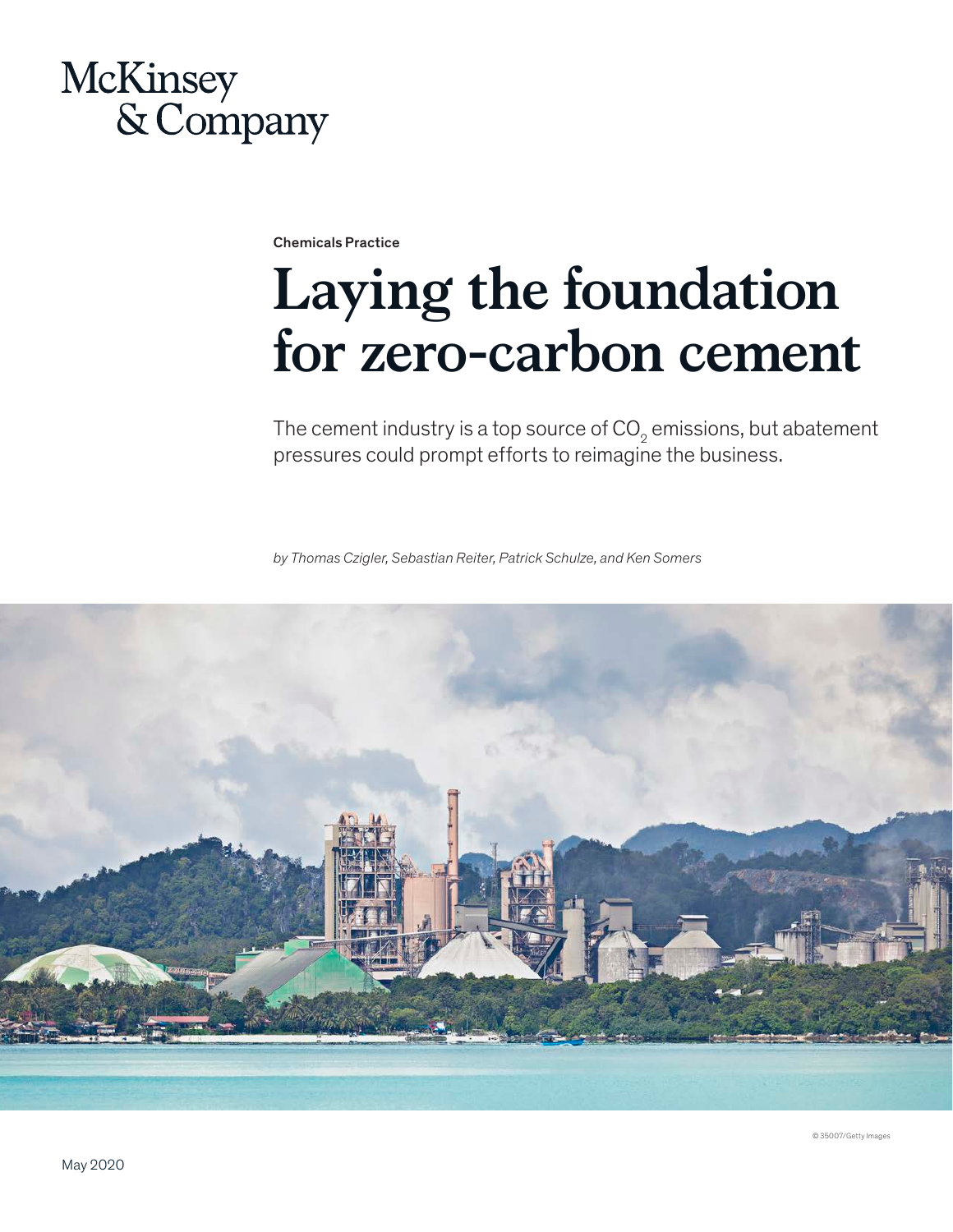As a key component of concrete, cement is an integral part of our everyday lives. In fact, it is the second-most consumed product globally after potable water, and it is used in almost everything we build—from houses and cityscapes to dikes and dams. At the same time, it is also a major contributor to global CO $_{\textrm{\tiny{2}}}$  emissions.

Scientists and governments alike have called for increasingly stringent greenhouse gas (GHG) emissions targets as the consequences of climate change become more apparent. Recently, the goalpost has shifted from keeping the temperature rise below 2.0 degrees Celsius to 1.5 degrees Celsius, with more than  $77<sup>1</sup>$  countries committed to net-zero emissions by 2050. Adding to pressures on the industry is the COVID-19 pandemic, which has hit the industry hard, undercutting demand with uncertainty around how deep the downturn will be and how long a recovery will take.

While it's unclear how the climate debate will unfold, reaching such goals by 2050 will be especially challenging for the cement industry, as most of its  $\mathrm{CO}_2$  emissions result from the unavoidable chemical process known as calcination. Unlike other industries that may be further along, the development of new technologies to decarbonize cement might not be scalable for years. Nonetheless, our research suggests that, in principle, the industry could reduce its 2017-level emissions by more than three-quarters by 2050.

Given its performance characteristics and the broad availability of limestone, cement (and therefore concrete) is likely to remain the construction material of choice globally. At a local level, however, it could lose share to more sustainable alternative materials, such as cross-laminated timber (CLT). Other shifts, including increased building-information modeling (BIM) and modular construction, could further reduce cement consumption, effectively shrinking demand, despite an overall increase in construction activity. Growth and decarbonization therefore represent significant, interrelated challenges. Paradoxically,

perhaps, COVID-19 could accelerate the industry's response to these fundamental structural trends. As players address the challenges of uncertain demand, they have an opportunity to reset strategies: identifying the best path toward decarbonization, assessing digital and technological advancements to invest in, and rethinking their products, portfolios, partnerships, and construction methodologies areas we explore later. Forward-thinking players could have an opportunity to leapfrog and become the industry front-runners.

## **Climate change and the cement industry: A baseline**

The cement industry alone is responsible for about a quarter of all industry CO $_{\textrm{\tiny{2}}}$  emissions, and it also generates the most CO $_2$  emissions per dollar of revenue (Exhibit 1). About two-thirds of those total emissions result from calcination, the chemical reaction that occurs when raw materials such as limestone are exposed to high temperatures.

Cement acts as the binder between aggregates (fine and coarse rocks) in the formation of concrete. While cement makes up only a small percentage of the mix (approximately 12 percent by volume), it is almost exclusively responsible for the resulting  $CO<sub>2</sub>$ emissions. In the cement-manufacturing process, raw materials are heated to high temperatures in a kiln in a fuel-intensive process known as pyroprocessing (Exhibit 2). This results in clinker, small lumps of stony residue that are ground to a powder and combined with other ingredients to produce cement.

Pressure for the cement industry to decarbonize has increased rapidly, not only from society but also investors and governments. In fact, governments are now increasingly asking for environmental impact assessments before deciding whether to commit funding. As public scrutiny of CO $_{\textrm{\tiny{\it 2}}}$  emissions increases, the risk remains that cement players could be "shamed" similar to oil and gas or mining companies in the past.

<sup>1</sup> Elena Kosolapova, "77 countries, 100+ cities commit to net zero carbon emissions by 2050 at climate summit," International Institute for Sustainable Development, September 14, 2019, sdg.iisd.org.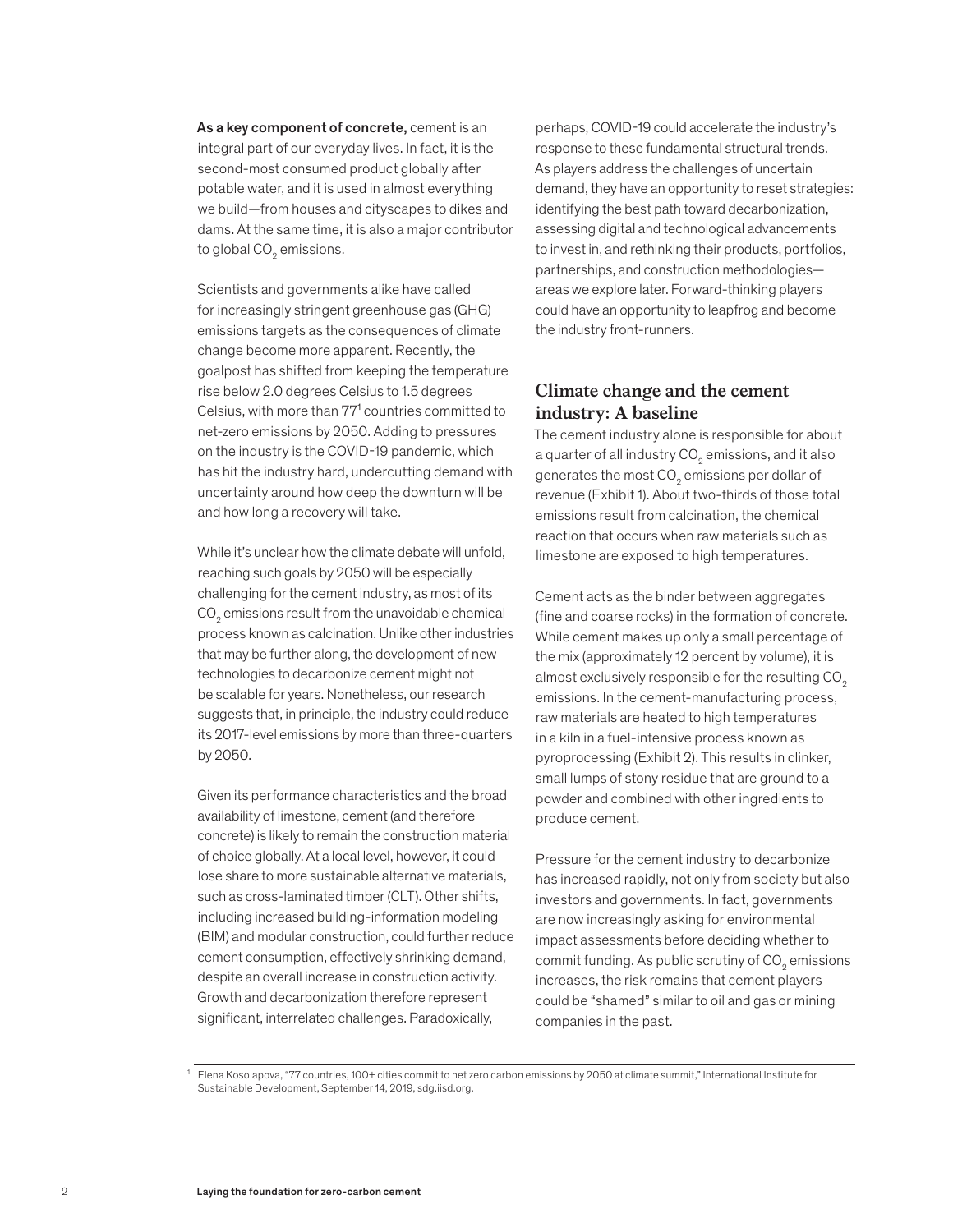#### Exhibit 1

# Cement production is a major source of global CO<sub>2</sub> emissions and also generates the most **emissions per revenue dollar.**



#### Exhibit 2

# **Cement manufacturing is a highly complex process.**



1 Assumed with 1kWh/t/100m.

2 Assumed global average, data from the Global Cement and Concrete Association, Getting the Numbers Right 2017.

3 Assumed reciprocating grate cooler with 5kWh/t clinker.

4 Assumed lorry transportation for average 200km.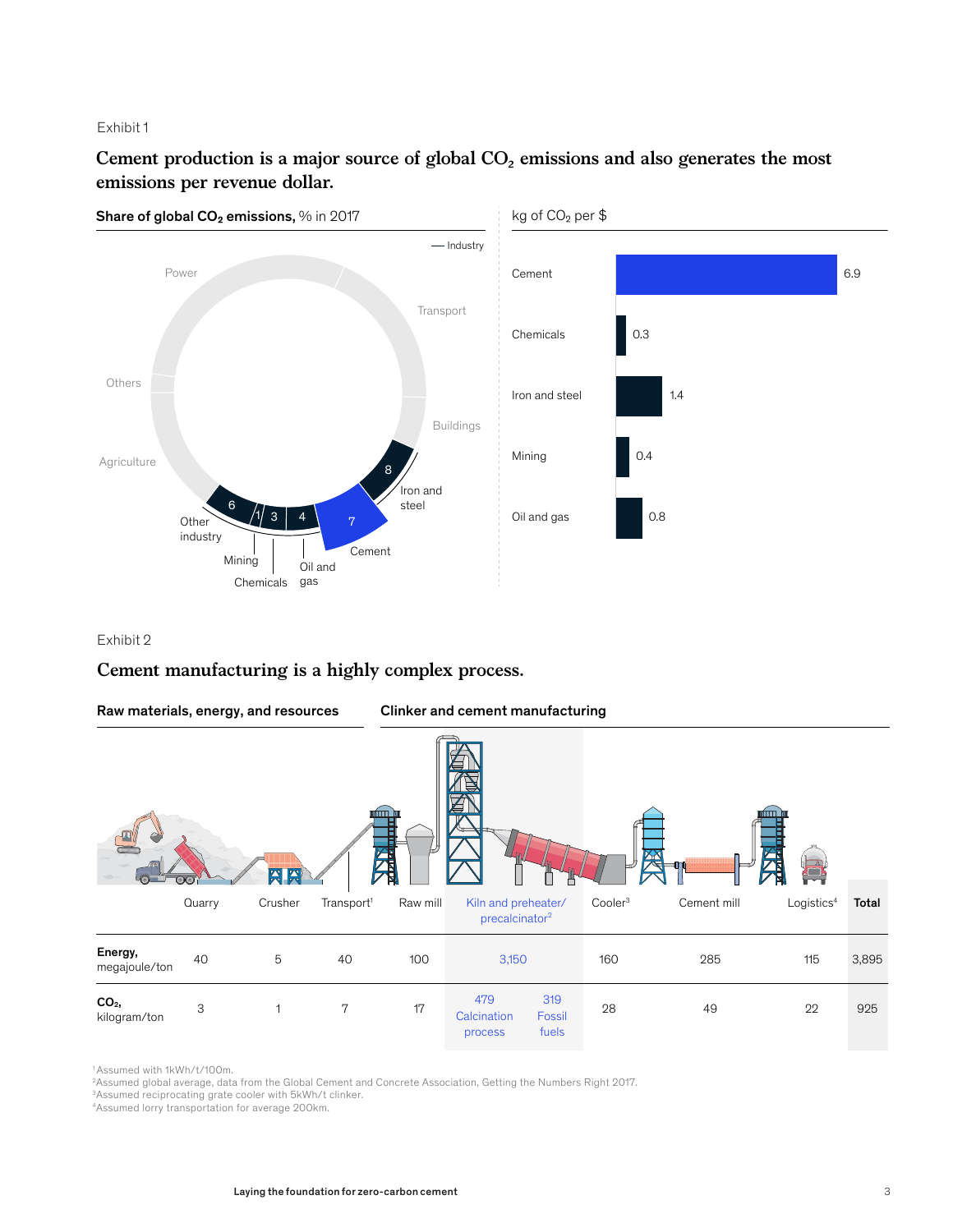#### **Potential decarbonization pathways**

Companies have several options to decarbonize cement. Optimistically, our analyses show that CO<sub>2</sub> emissions could be reduced by 75 percent by 2050 (Exhibit 3). However, only a small portion (around 20 percent) will come from operational advances, while the remainder will need to come from technological innovation and new growth horizons.

Operational advances, such as energy-efficiency measures, have already largely been implemented, and the emissions-reduction potential from alternative fuels and clinker substitution is limited by the decreasing availability of input materials. More innovative approaches, such as new

technologies and alternative building materials, will therefore be indispensable to achieve carbonreduction targets by 2050. That said, the most promising levers, in terms of emissions-reduction potential, are still in development and have only been piloted or implemented on a small scale.

As the development of technologies such as carbon capture, use, and storage (CCUS) and carbon-cured concrete could take up to ten years, investments should be made as soon as possible. Our abatement cost curve (Exhibit 4) estimates the costs of several large-scale investments to reduce one ton of CO<sub>2</sub> (based on assumed future costs, CO $_{\rm 2}$  prices, and abatement volumes). A negative abatement cost—

#### Exhibit 3

# The cement industry could cut three-quarters of its  $CO<sub>2</sub>$  emissions by  $2050<sup>1</sup>$

#### Potential CO<sub>2</sub> emissions and reductions,<sup>2</sup> GtCO<sub>2</sub> anually



1 Figures are global estimates for emissions potential, taking all potential levers into consideration.

<sup>2</sup> Effect might be smaller or larger depending on speed of shift.

<sup>3</sup> For example, carbon capture, use, and storage; carbon-cured concrete; 3-D printing.

4 For example, cross-laminated timber, lean design, prefabricated/modular construction, building information modeling.

5 Alternative building materials and other approaches will likely play an important role in decarbonizing the cement industry, but a great deal of uncertainty remains as to how much they will reduce emissions.

Source: "Getting the numbers right," Global Cement and Concrete Association, 2017, gccassociation.org; *Global Cement*, fth edition, Freedonia Group, May 2019, freedoniagroup.com; *The Global Cement Report*, 13th edition, CemNet, cemnet.com; Umweltbundesamt (German Environment Agency); McKinsey 1.5-degree-pathway model; McKinsey Cement Demand Forecast Model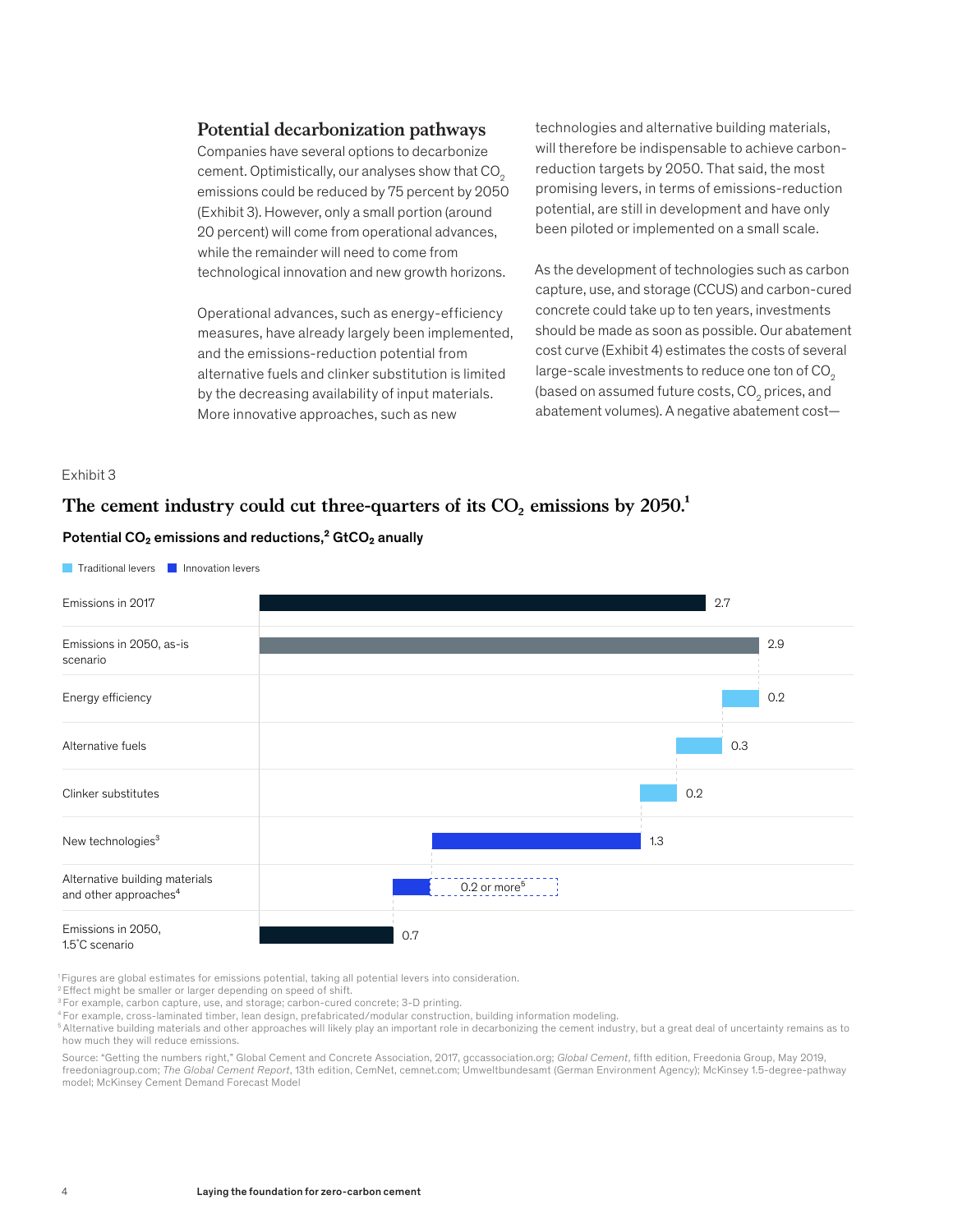such as for clinker substitutes—implies a benefit to the producer rather than a reduction in cost.

Abatement costs indicate ranges, as the exact price of goods depend on regional and future availability. For example, as the steel and energy sectors step up their decarbonization efforts, the availability of clinker substitutes such as pulverized fuel ash (fly ash) and granulated slag will decrease. The same holds true for biomass, which is likely to experience rising demand from other industries.

> With the abatement costs of certain levers higher than CO $_{\tiny 2}$  prices, cement manufacturers are faced with a dilemma: there is pressure from the public

and financial investors to abate quickly, even though there is no economic rationale to do so. Not only do the economics seem far from stellar, but the required investment needs to be directed toward cost-reduction measures for cement producers to maintain their value share in the broader construction industry.

Overall, the future CO $_{\textrm{\tiny{2}}}$  emissions in 2050 are expected to be in line with global demand, slightly increasing to 2.9 GtCO $_{\textrm{\tiny{2}}}$  (Exhibit 5). Region-specific differences will persist, and the potential to reduce them will vary across regions because of country-specific regulatory approaches, different consumption needs, and the varying

#### Exhibit 4

# **Decarbonizing cement requires large-scale investments in technologies, bringing down both fuel and process emissions.**

|                                   |                                                                   | $-50$ | $\circledcirc$ | 50 | 100 | 150 | 200 |
|-----------------------------------|-------------------------------------------------------------------|-------|----------------|----|-----|-----|-----|
| Clinker substitution              | Slag                                                              |       |                |    |     |     |     |
|                                   | Fly ash                                                           |       |                |    |     |     |     |
|                                   | Pozzolans and other <sup>2</sup>                                  |       |                |    |     |     |     |
| Alternative fuels                 | Waste <sup>3</sup>                                                |       |                |    |     |     |     |
|                                   | Switch to biomass <sup>3</sup>                                    |       |                |    |     |     |     |
| New technologies                  | $CCS4$ -oxy-fuel                                                  |       |                |    |     |     |     |
|                                   | CCS <sup>4</sup> -post-combustion                                 |       |                |    |     |     |     |
|                                   | Post-combustion BECCS <sup>5</sup>                                |       |                |    |     |     |     |
| Alternative building<br>materials | Replacement of concrete with<br>wood-based solutions <sup>6</sup> |       |                |    |     |     |     |

<sup>3</sup> Depending on availability, quality of material, and cost to dispose.

4 Carbon capture and storage.

<sup>5</sup> Bioenergy with carbon capture and storage.

<sup>6</sup> Includes abatement coming from displacement from steel.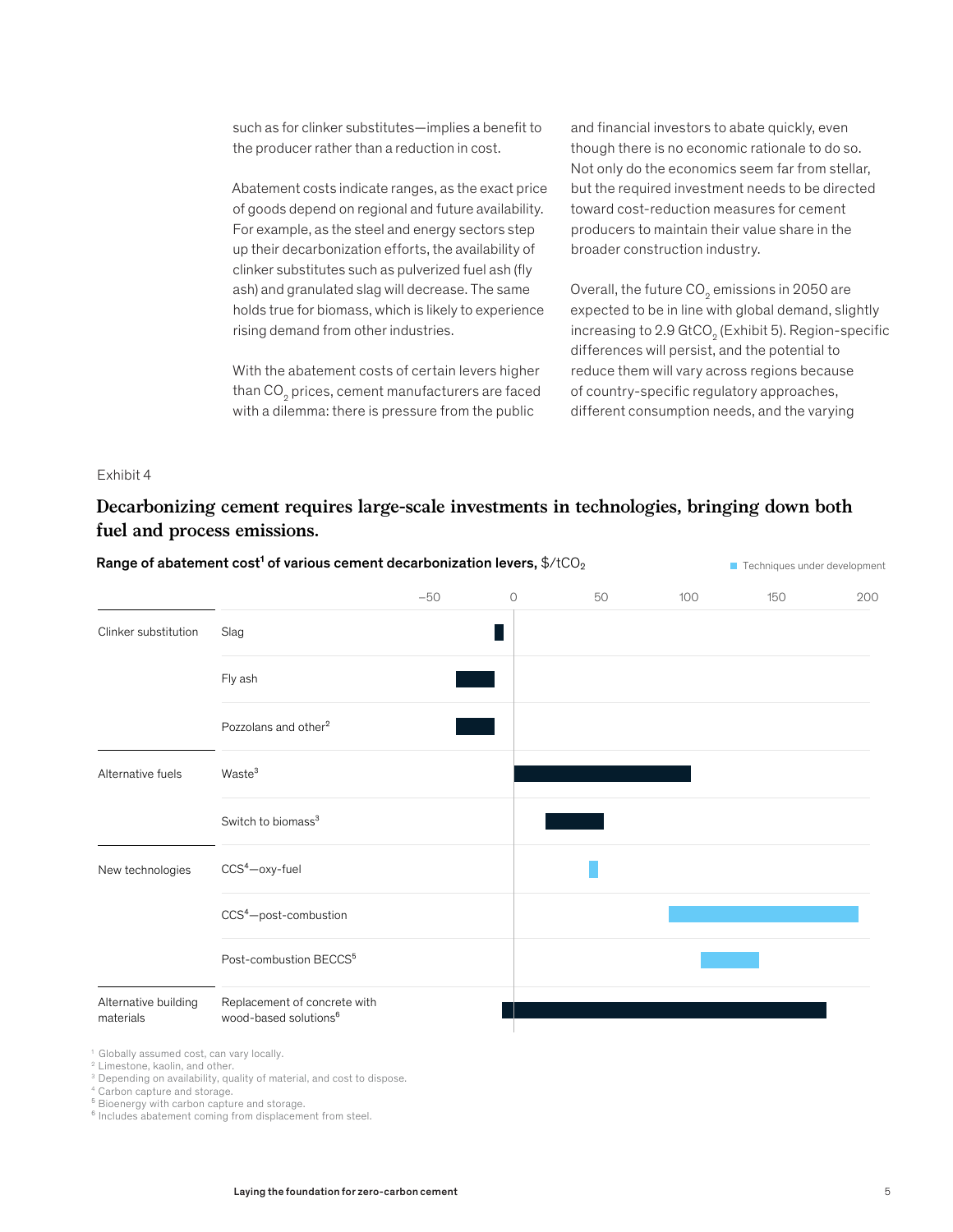#### Exhibit 5

**CO2 emissions are expected to decline worldwide compared with the 2050 'do nothing' scenario as traditional and innovation levers can be exploited and further developed.**

#### Million tons



<sup>1</sup> Overall demand is expected to increase slightly, though it will vary by region.

2 Excluding Mexico.

Source: Global Cement and Concrete Association, Getting the Numbers Right Database; International Cement Review; McKinsey Cement Demand Forecast Model

levels at which local industries implement decarbonization measures.

For instance, China will benefit from a decline in demand (of about 45 percent) and should be expected to deploy both operational advances and technological innovation to decarbonize in the coming decades. Southeast Asia and India have started developing policies to promote decarbonization efforts. In 2012, the Indian government introduced a market-based mechanism to improve energy efficiency in which more than 85 cement plants participate. However, urbanization

and economic development in these regions as well as the associated increase in demand may offset these efforts.

Investor scrutiny and regulatory pressure to reduce carbon emissions in the European and North American markets are likely to intensify. The European Union's ambitious Green Deal and its exhaustive package of measures, including the introduction of a carbon border–adjustment mechanism for cement, could reduce carbon emissions across the entire region. In North America, decarbonization efforts are promoted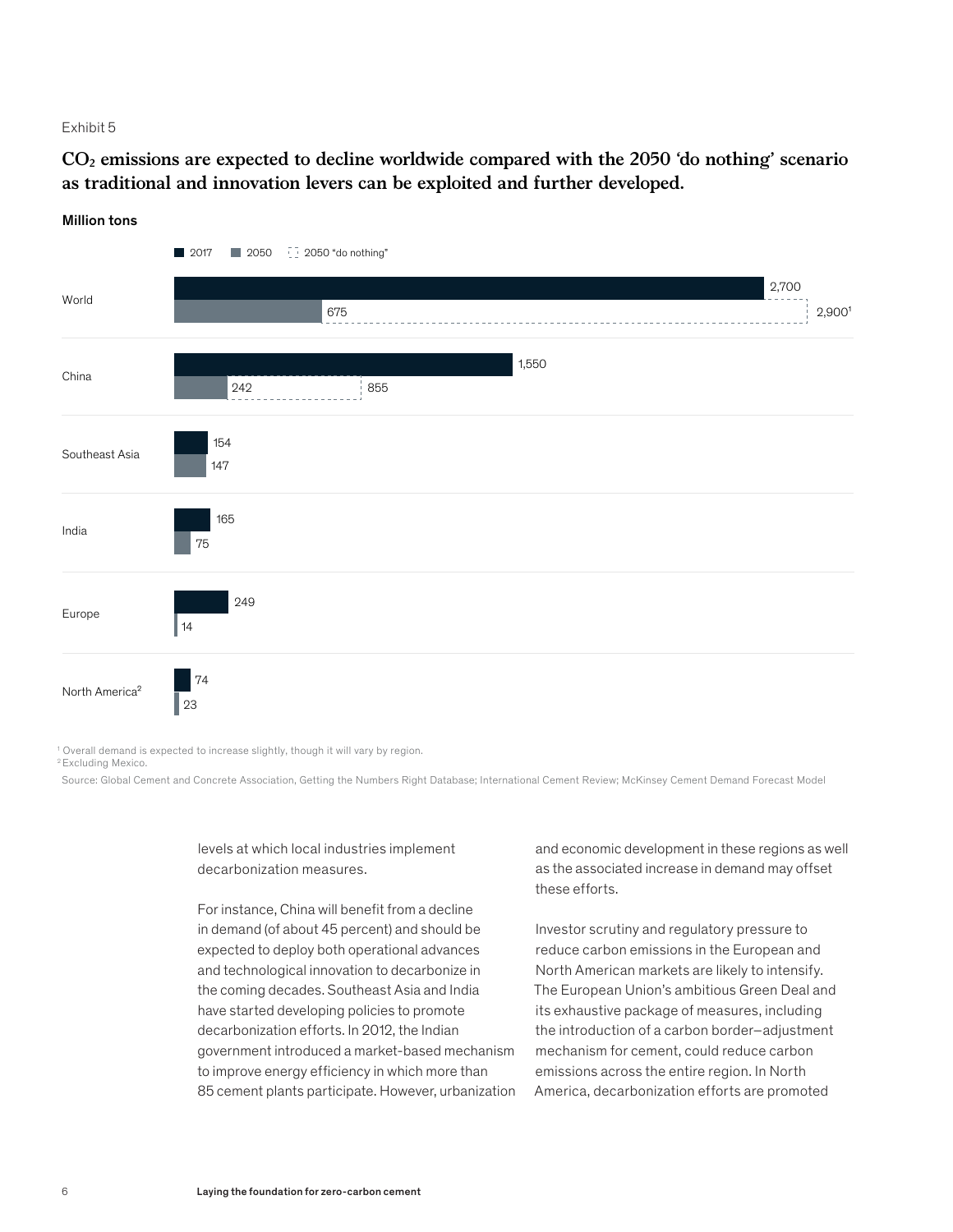## **A deep dive into decarbonization levers**

*Energy efficiency.* The best way to improve energy efficiency is to focus on kilns, as they constitute around 90 percent of the total energy consumption. Industry-wide advancements in the 1980s helped lower energy emissions by shifting from burning wet raw material to dried raw material. Today, advanced analytics can process data and create adaptive, self-learning models. Such investments are typically recouped within one to two years.

*Alternative fuels.* A shift to less carbonintensive alternative fuels, such as waste and biomass, for heating kilns could decrease direct CO $_{\textrm{\tiny{2}}}$  emissions from global cement production by 9 percent by 2050. However, the feasibility of this shift depends on the availability of alternative fuels as well as the development of local supply chains. While fossil fuels still deliver most of the energy consumed by the cement industry, about four times more biomass was used in 2017 than in 2000.

 ${\it Clinker}$  substitution.  ${\rm CO}_2$  emissions are directly proportionate to the amount of clinker used in cement production. Therefore, clinker can be substituted by cementitious materials such as natural and calcined pozzolans, as well as industrial

byproducts such as fly ash and blast furnace slag. Similarly, the use of pozzolans depends on their availability, as natural reserves are limited to specific regions.

*Carbon capture, use, and storage.* This method isolates and collects  $\mathtt{CO}_2^{}$  from industrial emissions and either recycles it for further industrial use or safely stores it underground. Once captured, a wide variety of potential uses for CO $_{\textrm{\tiny{2}}}$  could be possible, such as in the production of glass, plastics, or synthetic fuels. Though carbon-capture technologies do exist commercially, they are utilized in very few plants—one example being natural-gas plants. Therefore, the progress of extensive decarbonization will not only depend on the economic viability of storing and sequestering the carbon but also on the availability of CO $_{\rm 2}$  marketplaces, through which the captured CO $_{\textrm{\tiny{2}}}$  can be sold.

*Carbon-cured concrete.* This technology injects CO $_{\textrm{\tiny{2}}}$  captured during cement production to accelerate the curing process and "lock in" CO $_{\textrm{\tiny{2}}}$  in the end product. Current low-carbon cement technologies can sequester up to 5 percent of CO $_{\textrm{\tiny{\tiny{2}}}}$ , with the potential of 30 percent. In fact, 60 million tons of CO $_{\textrm{\tiny{2}}}$  per year are projected to be stored via carbon-cured concrete in 2050.

*Alternative building materials and other approaches.* In the years to come, alternative building materials could shift demand away from cement. To date, crosslaminated timber (CLT) has attracted the most attention. Made by gluing wooden panels and boards together, CLT is an adequately fire-resistant building material that can reach large dimensions. Its application has recently increased and includes projects in Canada, Japan, and Sweden. Assuming a 10 percent replacement of concrete—and considering the CO $_{\tiny 2}$  captured in the wood has been abated—would reduce the overall cement footprint by 25 percent, as even more  $CO<sub>2</sub>$ is captured than avoided by reducing the cement production. However, the annual net increment required would be about 700 million cubic meters, about 80 percent of the recognized supply of forest in Russia.

Other approaches include prefab, modular, and kit homes as well as building-information modeling. This last approach allows products to be visualized digitally, various building materials to be evaluated, and large projects to be planned more efficiently.

through state- and countrywide initiatives, such as Canada's 2019 implementation of the Carbon Pricing Backstop program.

# **The next normal: Reimagining the cement industry**

Decarbonizing the cement industry requires two strategic challenges to be addressed. First, companies will need to identify the best paths toward decarbonization through operational

advances and technological innovation as well as new growth horizons. Second, they will need to develop a portfolio for a new growth horizon that leverages opportunities across the "sustainable construction" value chain.

#### Operational advances

Building on decades of efforts to improve efficiency, traditional abatement levers could reduce emissions by about one-fifth by 2050. The industry could achieve this reduction by deploying more clinker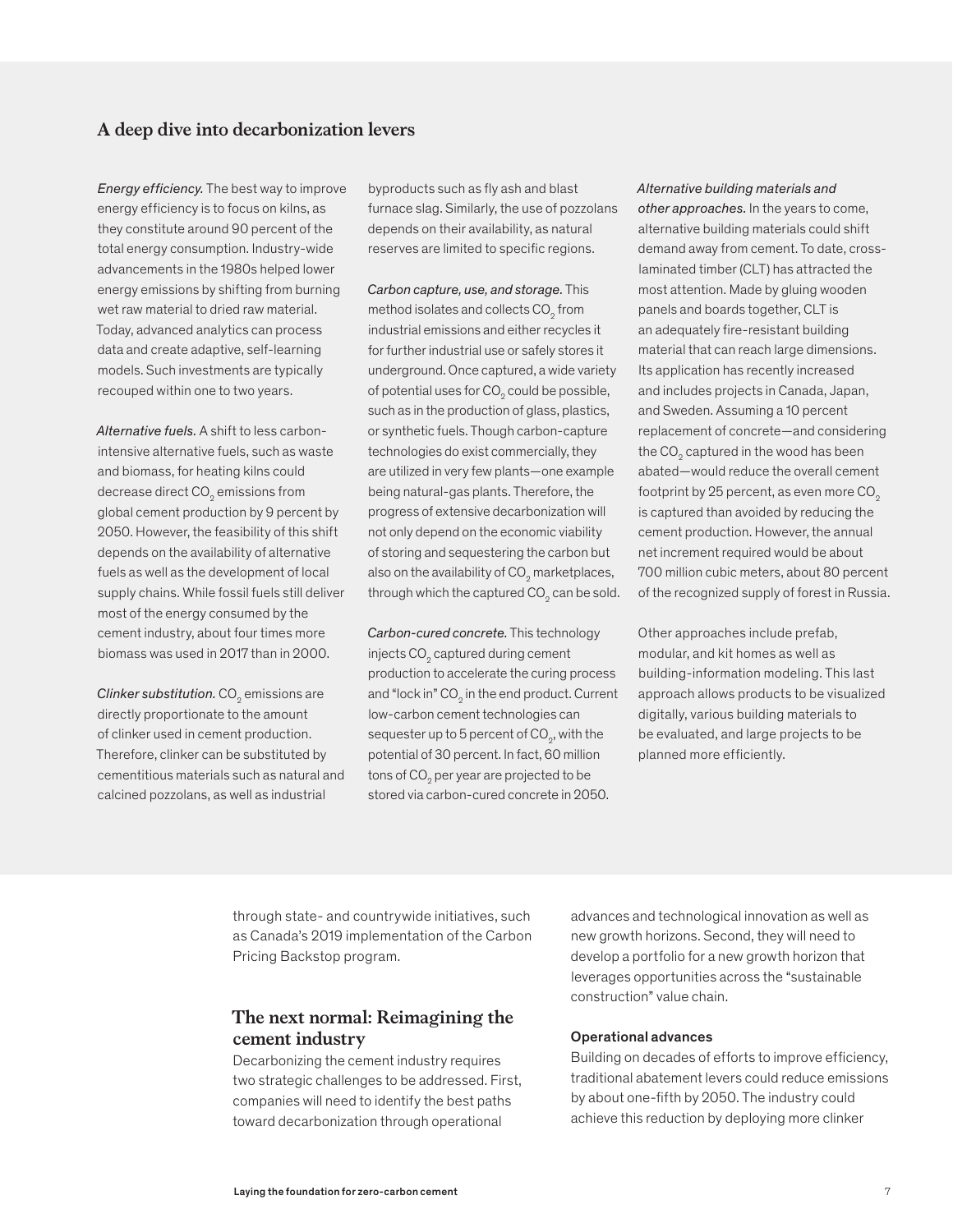substitutes, reducing energy intensity through better plant utilization, and increasing equipment effectiveness. Recovering waste heat (a by-product of machines or processes that use energy) could also provide carbon-free electricity.

Another efficiency lever is advanced analytics. One European cement producer achieved 6 percent fuel savings by creating self-learning models of a kiln's heat profile and optimizing the shape and intensity of the kiln flame. Future cement plants could leapfrog competitors by combining digital technology and more sustainable operations. Finally, incorporating alternative fuels such as waste and biomass to replace fossil fuels, a multidecade trend in the industry, could reduce emissions by nearly 10 percent by 2050.²

None of this will be easy. Biomass supply varies by region, and other industries are vying for them. Clinker substitutes, too, are limited. Natural pozzolans (for example, volcanic rock and ash) have not yet been assessed at scale. And industrial byproducts that serve as clinker alternatives, such as fly ash from coal-fired power plants and slag from steel-blast furnaces, could be in shorter supply as the power and steel industries decarbonize and produce less waste.

#### Technological innovation

Innovation will be critical to achieving the cement industry's sustainability potential, with promising avenues already emerging. For example, one start-up uses a lower proportion of limestone in its cement, which results in fewer process and fuel emissions; this company's process also locks in additional CO $_{\textrm{\tiny{2}}}$ , which is added before the concrete cures. Adding CO $_{\textrm{\tiny{2}}}$  makes the concrete stronger and reduces the amount of cement needed. Carboncured concrete could also use CO $_{\textrm{\tiny{2}}}$  captured during cement production. Today's methods could sequester up to 5 percent of the CO $_{\tiny 2}$  produced during production, but newer technologies could sequester 25 to 30 percent. Products such as carbon-cured concrete, positioned differently, could earn a "green premium," potentially giving companies an edge among environmentally conscious buyers—and greater pricing power.

On the horizon are CCUS technologies. While frequently costly and perhaps (for now) more suitable for making higher-value products such as steel rather than cement, by 2050, they could more than halve emissions. A number of postcombustion carbon-capture pilots are underway, driven by the large cement players. Other companies are testing oxyfuel combustion, a promising but expensive technology that results in high concentrations of  $\mathrm{CO}_2$  in flue gas, which in turn allows for near-total carbon capture.

Ultimately, capitalizing on technology and innovation will require more investment, as well as a shift in mindset for companies that have become too comfortable with the status quo. Many cement players are not used to relying on partnerships, or to operating in the kinds of ecosystems that are second nature in other industries. With innovation timelines of five to ten years, these companies could soon find themselves playing catch-up.

#### New growth horizons

Sustainability ultimately may be the catalyst that pushes the industry to seek growth via new business models, partnerships, and construction approaches. Cement-based concrete will remain the global construction material of choice, but "sustainable construction" value chains are likely to emerge on the regional and local levels, necessitating a reorientation of many corporate portfolios.

In the United Kingdom, for example, recycled material from construction and demolition waste is increasingly being used to replace aggregates in concrete. Cement makers have been slow to seize the opportunity, ceding the waste-recycling business to local construction companies. Meanwhile, in other markets, traditional cement may compete with an improved variety—energetically modified cement (EMC)—which releases less carbon and requires less energy to produce. EMC has already been used (in combination with traditional cement) for a variety of projects in Texas.

Other opportunities lie beyond cement and concrete. Alternative building materials and other approaches will likely play an important role in the

2 *Technology roadmap: Low-carbon transition in the cement industry*, International Energy Agency, April 2018, webstore.iea.org.